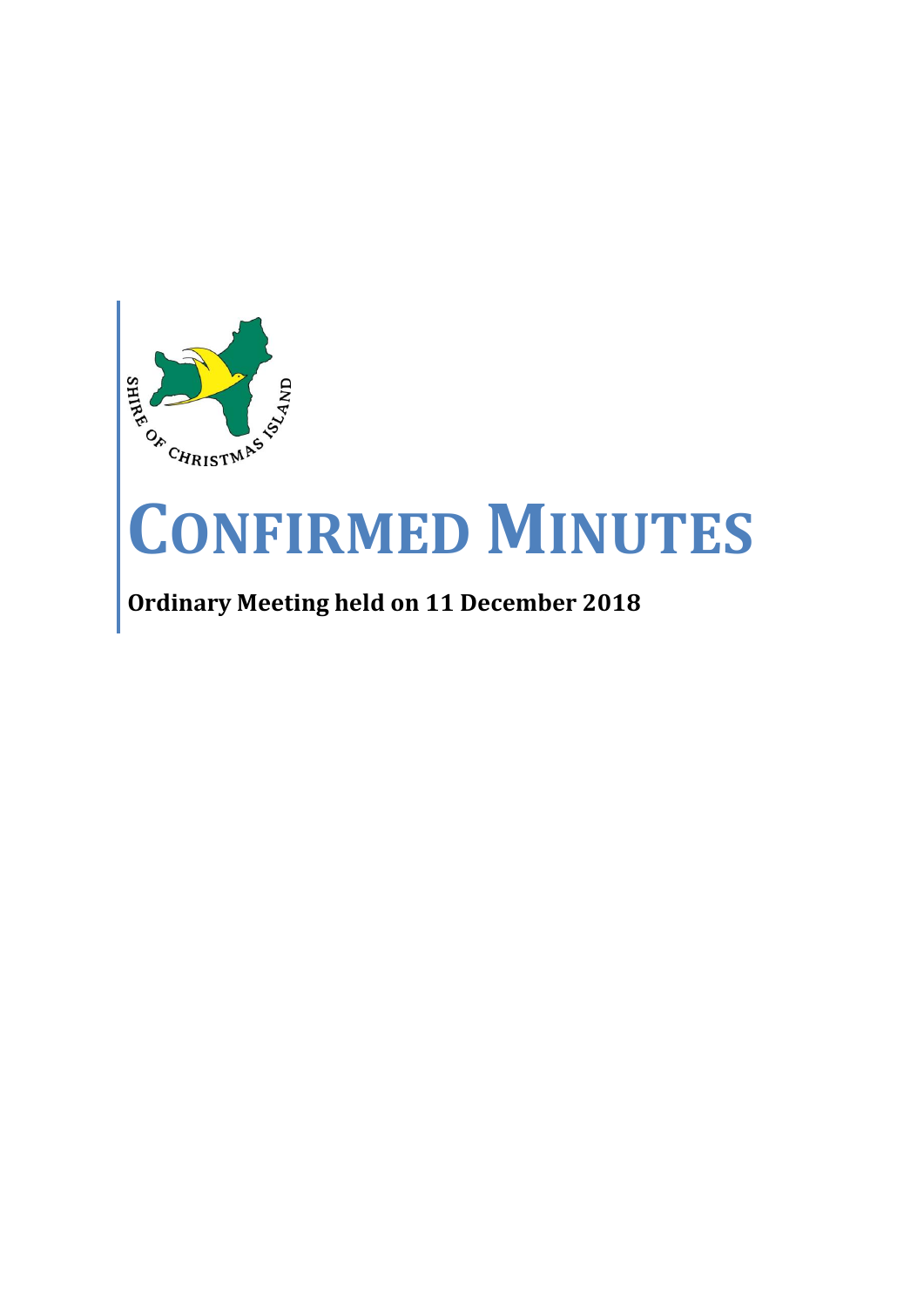

#### **Minutes of the Ordinary meeting of the Shire of Christmas Island Council held at the George Fam Chambers at 7.00pm on Tuesday 11 December 2018**

#### **TABLE OF CONTENTS**

| <b>Agenda</b><br>No. | <b>Item</b>                                                                                                                                           | Page           |  |
|----------------------|-------------------------------------------------------------------------------------------------------------------------------------------------------|----------------|--|
|                      | <b>DECLARATION OF OPENING/ANNOUNCEMENT OF VISITORS</b>                                                                                                | 1              |  |
| 1                    | 1.1<br>SHIRE DEPUTY PRESIDENT DECLARED THE MEETING OPEN AT 7.00PM                                                                                     |                |  |
|                      | RECORD OF ATTENDANCES/APOLOGIES/LEAVE OF ABSENCE GRANTED/DECLARATION OF<br><b>FINANCIAL/PROXIMITY &amp; IMPARTIALITY INTERESTS</b>                    |                |  |
| $\overline{2}$       | 2.1<br><b>RECORD OF ATTENDANCE</b>                                                                                                                    |                |  |
|                      | 2.2<br><b>LEAVE OF ABSENCE</b>                                                                                                                        |                |  |
|                      | 2.3<br>APOLOGY                                                                                                                                        |                |  |
|                      | 2.4<br>DECLARATION OF FINANCIAL/IMPARTIALITY/PROXIMITY INTEREST                                                                                       |                |  |
| 3                    | <b>RESPONSE TO PREVIOUS PUBLIC QUESTION TAKEN ON NOTICE</b>                                                                                           | $\mathbf{1}$   |  |
| 4                    | <b>PUBLIC QUESTION TIME</b>                                                                                                                           | $\mathbf{1}$   |  |
|                      | <b>APPLICATION FOR LEAVE OF ABSENCE</b>                                                                                                               |                |  |
| 5                    | 5.1<br>LEAVE OF ABSENCE - CR SAW                                                                                                                      | 1              |  |
| 6                    | PETITIONS/DEPUTATIONS/PRESENTATIONS                                                                                                                   | $\mathbf{1}$   |  |
| 7                    | CONFIRMATION OF MINUTES OF PREVIOUS MEETING(S)/BUSINESS ARISING FROM<br>PREVIOUS MEETINGS                                                             | $\overline{2}$ |  |
|                      | 7.1<br>MINUTES OF ORDINARY COUNCIL MEETING HELD ON 20 NOVEMBER 2018<br>7.2<br><b>BUSINESS ARISING FROM THE MINUTES OF PREVIOUS MEETINGS</b>           |                |  |
| 8                    | ANNOUNCEMENTS BY THE PRESIDING MEMBER WITHOUT DISCUSSION                                                                                              | $2 - 3$        |  |
| 9                    | <b>COMMITTEE REPORTS</b><br>9.1<br>MINUTES OF COMMUNITY CONSULTATIVE COMMITTEE MEETINGS<br>9.2<br>COMMUNITY WELFARE FUND MANAGEMENT COMMITTEE MEETING | 3              |  |
| 10                   | <b>OFFICER REPORTS</b>                                                                                                                                |                |  |
| 10.1                 | <b>CHIEF EXECUTIVE OFFICER</b>                                                                                                                        |                |  |
|                      | 10.1.1 APPOINTMENT OF ACTING CEO                                                                                                                      | 3-4            |  |
|                      | 10.1.2 ITEMS OF SALE BY TENDER                                                                                                                        |                |  |
|                      | 10.1.3 SHIRE OF CI LAND AND ECONOMIC FUTURES CHARTER                                                                                                  |                |  |
| 10.2                 | <b>MANAGER FINANCE AND IT</b>                                                                                                                         | 4              |  |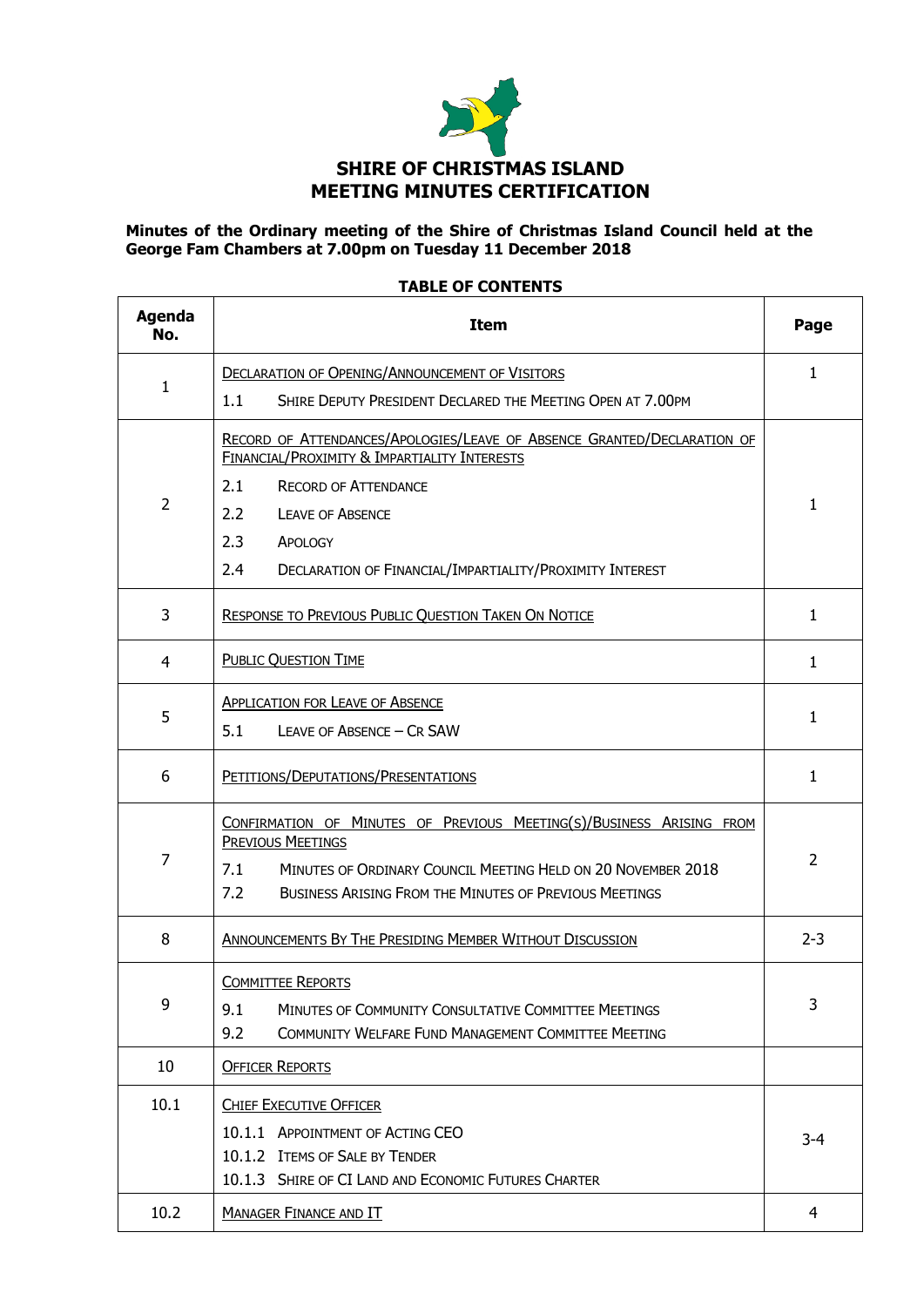|      | 10.2.1 SCHEDULE OF ACCOUNTS - NOVEMBER 2018<br>10.2.2 FINANCIAL STATEMENTS - NOVEMBER 2018                                                   |         |
|------|----------------------------------------------------------------------------------------------------------------------------------------------|---------|
| 10.3 | <b>MANAGER COMMUNITY SERVICES</b>                                                                                                            | 4       |
| 10.4 | <b>MANAGER WORK &amp; SERVICES</b>                                                                                                           | 4       |
| 10.5 | <b>MANAGER RECREATIONAL SERVICES</b>                                                                                                         | 4       |
| 10.6 | <b>MANAGER GOVERNANCE, RESEARCH, POLICY AND GRANTS</b>                                                                                       | $4 - 5$ |
| 11   | ELECTED MEMBERS MOTIONS OF WHICH PREVIOUS NOTICE HAS BEEN GIVEN                                                                              | 5       |
| 12   | NEW BUSINESS OF AN URGENT NATURE INTRODUCED BY DECISION OF THE MEETING<br><b>ACCEPTANCE OF NEW BUSINESS</b><br>12.1<br><b>IOTRDO</b><br>12.2 | 5       |
| 13   | <b>BEHIND CLOSED DOORS</b>                                                                                                                   | 6       |
| 14   | <b>CLOSURE OF MEETING</b><br>THE SHIRE PRESIDENT CLOSED THE MEETING AT 8.25PM                                                                | 6       |
| 15   | DATE OF NEXT MEETING: 12 FEBRUARY 2019                                                                                                       | 6       |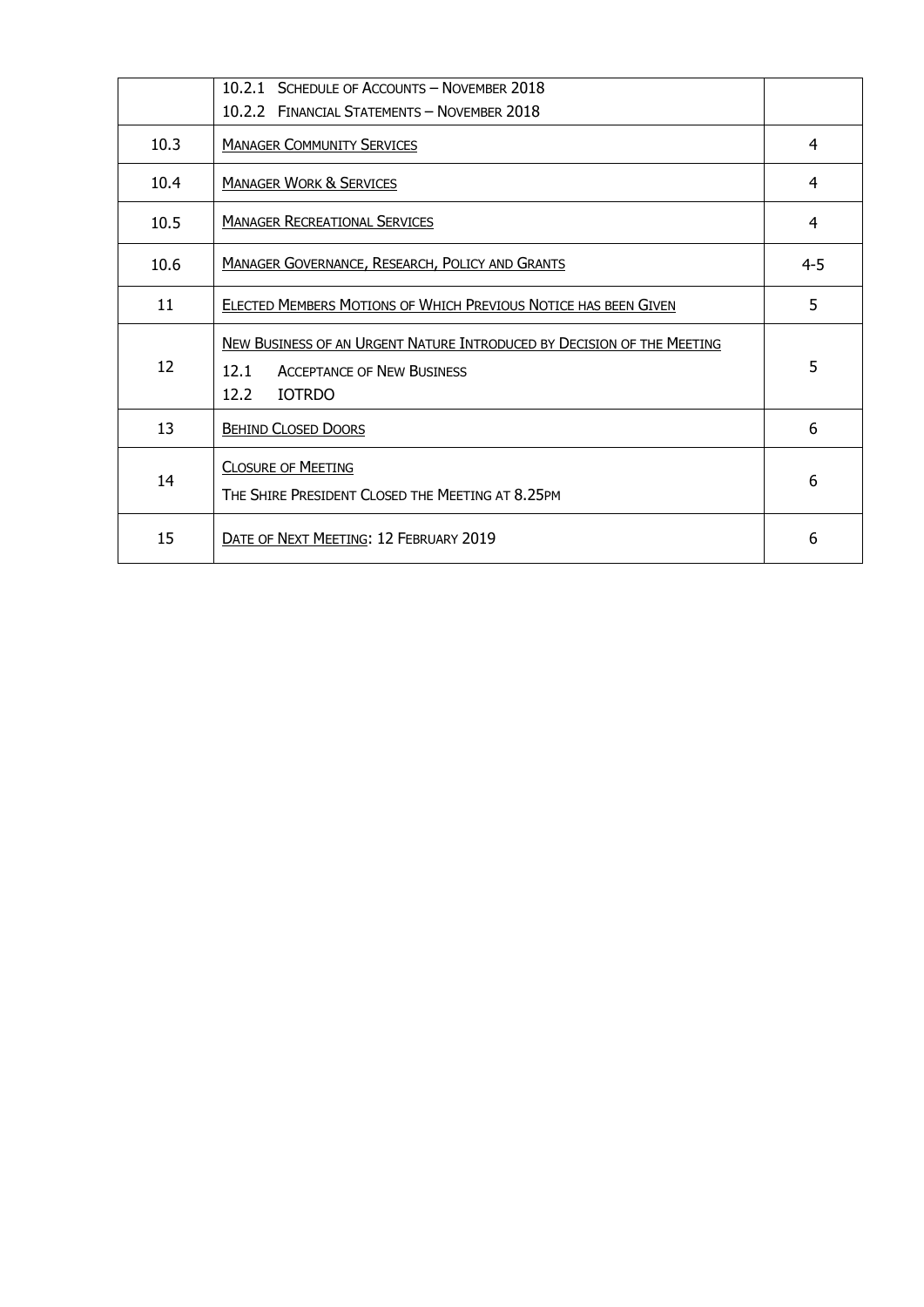

#### **CONFIRMED MINUTES**

**Ordinary Meeting of the Shire of Christmas Island held at the George Fam Chambers at 7.00pm on Tuesday 11 December 2018**

#### **1 DECLARATION OF OPENING/ANNOUNCEMENT OF VISITORS**

The Shire President declared the meeting open at 7.00pm.

#### **2 RECORD OF ATTENDANCE/APOLOGIES/LEAVE OF ABSENCE/ DECLARATIONS OF FINANCIAL INTEREST**

2.1 **Record of Attendance**

Councillors Cr Rosnah **PAL**

Shire President Cr Gordon **THOMSON** Deputy President Cr Kee Heng **FOO** Cr Azmi **YON** Cr Kelvin **LEE** Cr Philip **WOO** Cr Vincent **SAW** Cr Hafiz **MASLI**

| <b>Chief Executive Officer</b>              | David PF        |
|---------------------------------------------|-----------------|
| Manager Finance and Admin                   | <b>GAN So</b>   |
| Manager Governance Research Policy & Grants | Chris <b>SU</b> |

Minute Taker Chris **SU**

David **PRICE GAN** So Hon<br>Chris **SU** 

- 2.2 **Leave of Absence –** Cr Nora **KOH**
- 2.3 **Apologies**
- 2.4 **Declarations of Financial/Impartiality/Proximity Interest**
- **3 RESPONSE TO PREVIOUS PUBLIC QUESTIONS TAKEN ON NOTICE**
- **4 PUBLIC QUESTION TIME**
- **5 APPLICATIONS FOR LEAVE OF ABSENCE**
- **6 PETITIONS/DEPUTATIONS/PRESENTATIONS**
- **7 CONFIRMATION OF MINUTES OF PREVIOUS MEETINGS/BUSINESS ARISING FROM THE MINUTES OF PREVIOUS MEETINGS**
- **7.1 Minutes of Ordinary Council Meeting held on 20 November 2018** Members considered the unconfirmed minutes.

| <b>Council Resolution</b>                                                           |     |                         |                   |  |
|-------------------------------------------------------------------------------------|-----|-------------------------|-------------------|--|
| <b>Moved: Cr YON</b>                                                                |     | <b>Seconded: Cr SAW</b> | Res. No: 100 / 18 |  |
| That Council adopt the unconfirmed minutes of the 20 November 2018 Council Meeting. |     |                         |                   |  |
| <b>Carried:</b>                                                                     | 870 |                         |                   |  |

**7.2 Business Arising from the Minutes of Previous Meetings**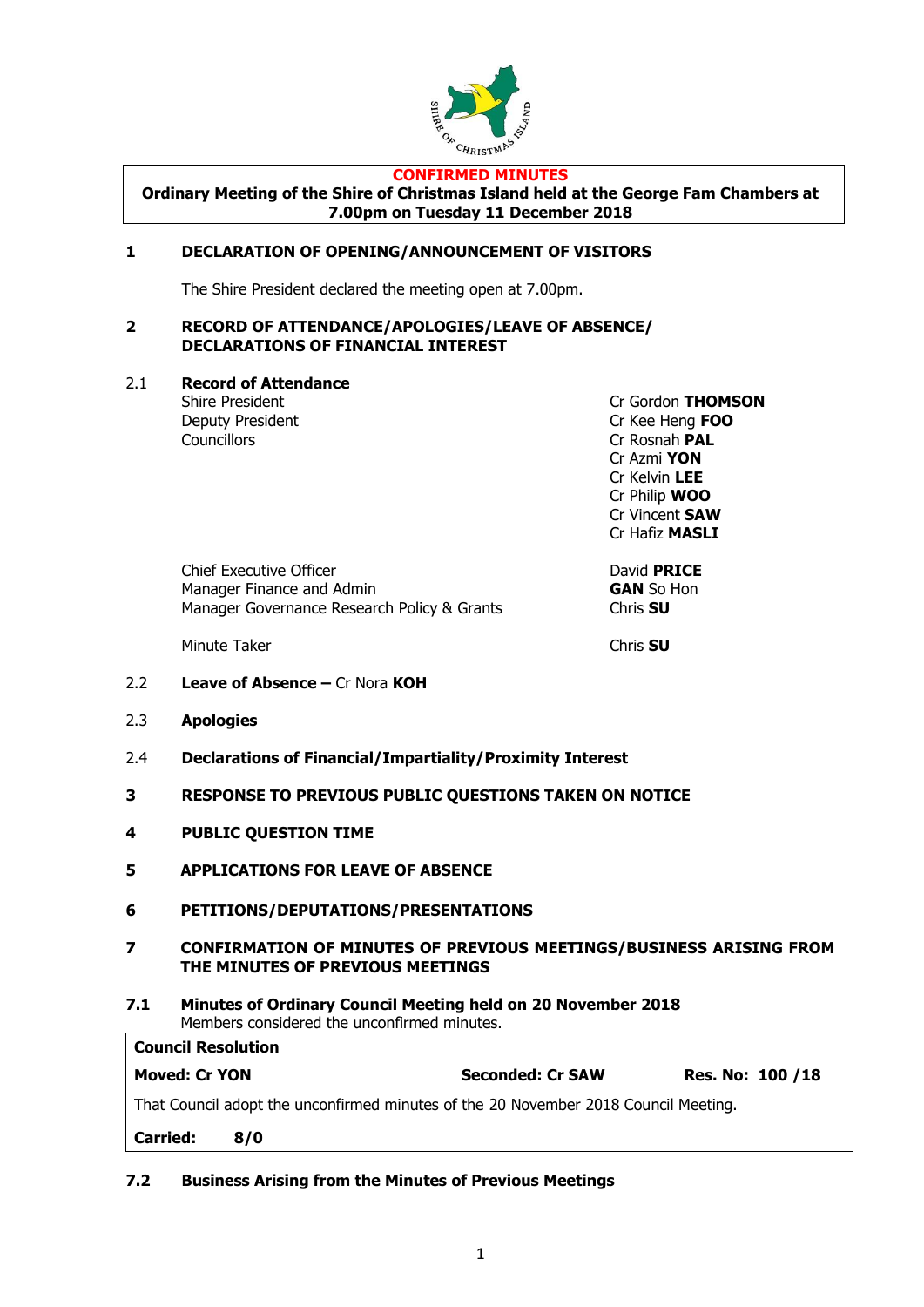#### **8 ANNOUNCEMENTS BY PRESIDING MEMBER WITHOUT DISCUSSION**

8.1 Shire President **THOMSON** reported on his and CEO **PRICE's** visit to Canberra the week earlier. They presented the Christmas Island Resort petition to DIRDC Minister Sussan **LEY**; it contained 408 signatures which represents 75% of the on island Owners and Occupiers Role for the local government area of Christmas Island showing a very significant percentage of residents wanting the Christmas Island Resort to return to its full original operational capacity.

Minister **LEY** gave the Shire President a letter, which will be circulated to council members and filed.

Shire President **THOMSON** reported that Minister **LEY** appreciated the Shire President's position on the urgency on the matter in light of the economic downturn and in his request for a decision as soon as possible on the matter of a license for the CI Resort. The Ministers response in the October 2018 meeting on Christmas Island was that she was very sympathetic to the situation and had asked the Attorney General for advice on the question of whether or not she could issue a license to the Christmas Island Resort, or whether or not it had to be put to the open market for a tender.

Minister **LEY** told Shire President **THOMSON** and CEO **PRICE** that she has yet to receive advice from the office of the Attorney General.

Minister **LEY** put for discussion that even if the Attorney General provided advice that she could issue a license to Christmas Island Resort, should the Government do that?

Shire President **THOMSON** recounted that at the October 2018 Minister-Council meeting on the island, that DIRDC General Manager Claire **HOWLETTE** put to the meeting that the casino license decision was worth potentially "billions" and that it was also her view when put to her by the Shire President if she considered a casino license as a Government asset to be 'tendered out' that it definitely was.

Shire President said that historically, no fee has ever been given for a license on Christmas Island and rather the agreement previously was that the CIR had to pay for everything involved in the running of place and associated required infrastructure in return for a license being provided.

The Minister put to the Shire President and CEO that a casino license could be a significant contributor to Commonwealth revenue and that in regards to a regulatory regime, that it was still underway, but a result is expected 'soon.'

Shire President **THOMSON** reported that he and CEO **PRICE** had met with WA Department of Premier and Cabinet (DPC) on Monday  $3<sup>rd</sup>$  December 2018 on the way through to Canberra to follow up on ideas raised at the earlier October 2018 visit.

The October 2018 visit saw the Shire President raise with the DPC the history of the WA DPC involvement with the regulatory framework for the Christmas Island Resort in the 1990s. The DPC reported at the December meet that it was supportive of being the regulatory partner for any new casino development on Christmas Island and that if the DIRDC Minister contacted the WA Premier, then they would be happy to assist in the matter. This was expressed to the Minister at the meeting later in the week at the Thursday  $6<sup>th</sup>$  December meeting.

CEO **PRICE** provided that the Attorney General's advice might be that the Minister 'must' provide a license to Christmas Island Resort, for a variety of legal reasons around the lease.

CEO **PRICE** said that the Minister would take the matter to Cabinet in February and could visit the island March. The overall feeling from the meeting was that the question of whether or not a casino should be had on Christmas Island is passed and the question was more on how to achieve one.

The Minister advised that KPMG had been assigned for 'market testing' to assess market interest in a casino opportunity on Christmas Island. The Shire President presented a letter from casino developer John **HADDAD** on the Christmas Island Resort development.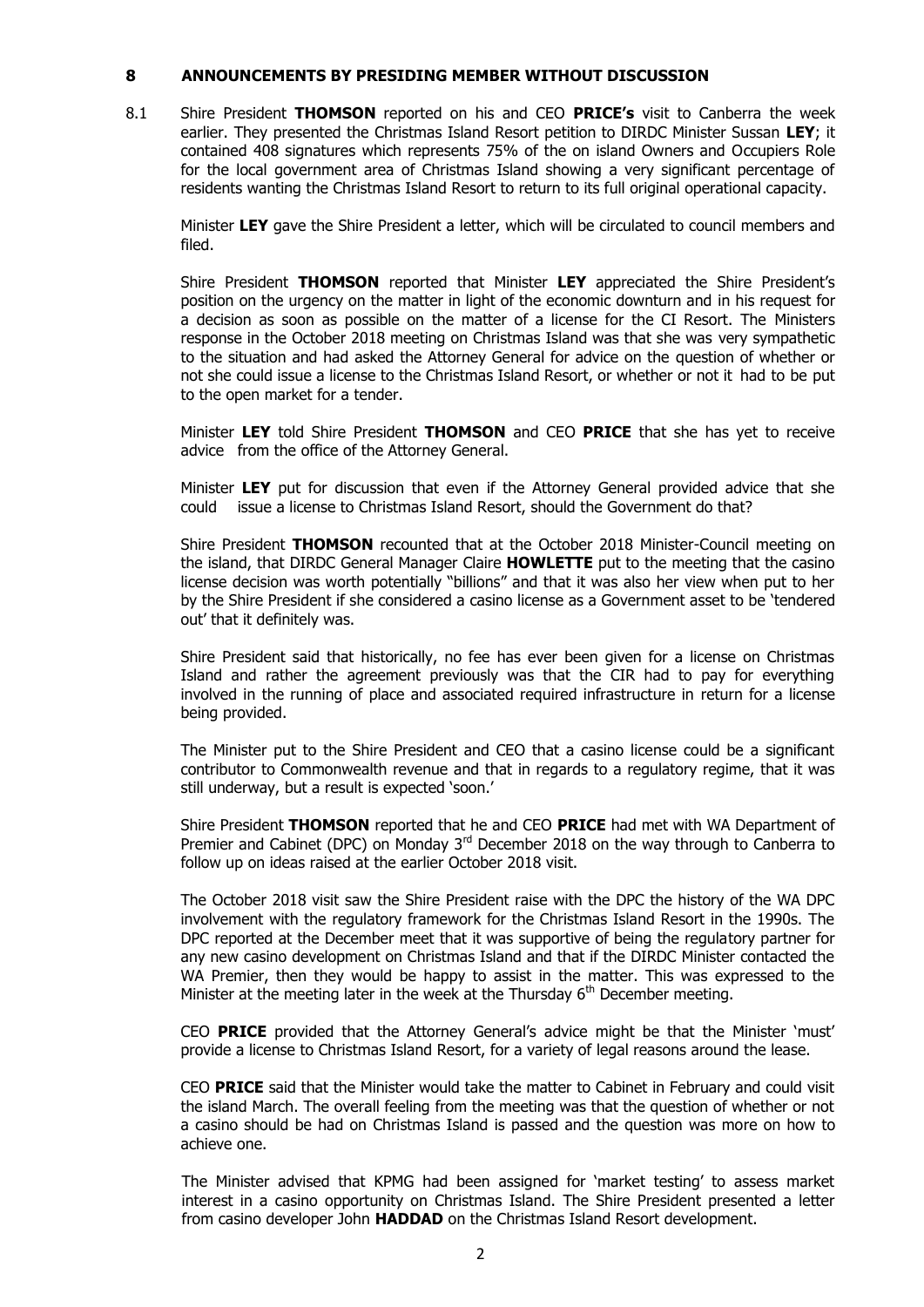Minister **LEY** advised the Shire that she didn't want this matter to be 'politicised,' and acknowledges that she might not be in the office at the decision time. She informed the Shire that she will hand over the matter to any incoming person and informed the Shire President that she will act 'in good conscience' to see the matter through as best she can.

Cr YON asked where does the matter sit now?

Shire President **THOMSON** said it sits with Minister **LEY** to present to Cabinet in February and that the petition that was delivered to her gave her clear community support for the idea. Shire President **THOMSON** said that General Manager Claire **HOWLETT** had not yet given her the report from the Community Hall Casino Consultation meeting on Christmas Island on the 8<sup>th</sup> November 2018. The petition with its 75% of on island Owners and Occupiers role numbers was a very powerful document for her information.

#### **9 REPORTS OF COMMITTEES**

| 9.1 | Minutes of Community Consultative Committee Meetings |  |  |
|-----|------------------------------------------------------|--|--|
|     |                                                      |  |  |

#### **Council Resolution**

**Moved: Seconded: Res. No:**

That the Confirmed Minute of the Community Consultative Committee meeting held on 6 June 2018 and the Unconfirmed Minutes of the Community Consultative Committee meeting held on 7 November 2018 by received.

Shire PRESIDENT **THOMSON** advised the Council that the attached 7 November 2018 CCC minutes were not yet confirmed by the CCC.

#### **Council Resolution**

**Moved: Cr YON Seconded: Cr FOO Res. No: 101/18**

Motion to defer item 9.1 'Minutes of Community Consultative Committee Meetings' to the next Council meeting.

**Carried: 8/0**

## 9.2 Community Welfare Fund Management Committee Meeting

#### **Council Resolution**

# **Moved: Cr YON Seconded: Cr FOO Res. No: 102/18**

That the Confirmed Minutes of the Community Welfare Fund Management Committee Meeting held on 20 August 2018 and the Unconfirmed Minutes of the Community Welfare Fund Management Committee Meeting held on 19 November 2018 be received.

**Carried: 8/0**

## **10 REPORTS OF OFFICERS**

#### **10.1 Chief Executive Officer**

10.1.1 Appointment of Acting CEO

#### **Council Resolution**

| <b>Moved: Cr YON</b>                                                                    | <b>Seconded: Cr SAW</b> | <b>Res. No: 103/18</b> |
|-----------------------------------------------------------------------------------------|-------------------------|------------------------|
| That Connell consider the Medicine Florida and Administration Mar Can Carlled as Addies |                         |                        |

That Council appoint the Manager Finance and Administration, Ms Gan So Hon as Acting Chief Executive Officer for the period  $6<sup>th</sup>$  January 2019 to  $2<sup>nd</sup>$  February 2019 inclusive, and that the applicable higher duties apply.

#### **Carried: 8/0**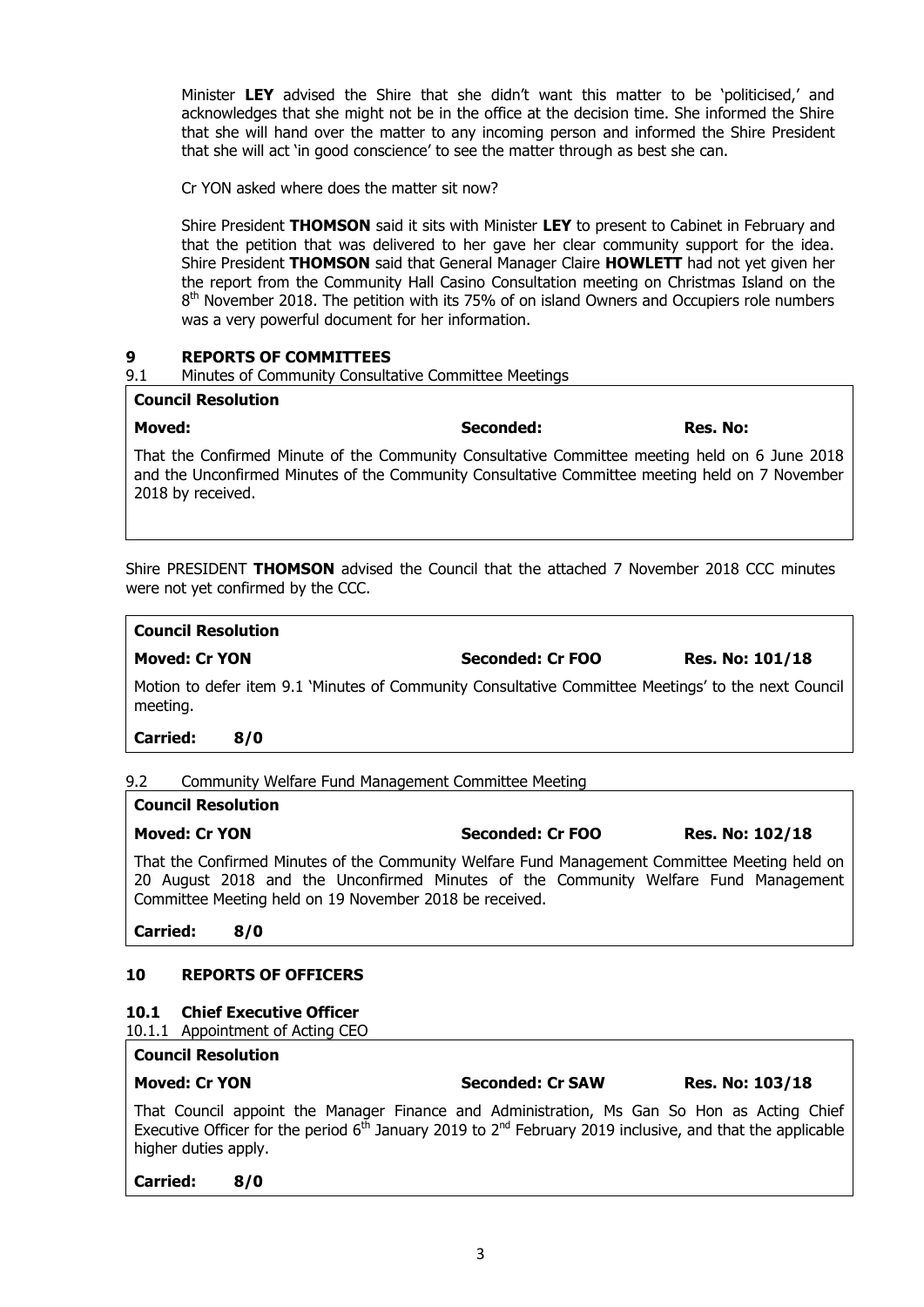#### 10.1.2 Items Sale By Tender

#### **Council Resolution**

#### **Moved: Cr MASLI Seconded: Cr PAL Res. No: 104/18**

Council endorses the CEOs action for the sale by tender on the following:

1. The acceptance by tender of \$1005.00 from Ibrahim Beddow for the Toyota King Cab 4x4 P60377

#### **Carried: 8/0**

#### 10.1.3 Shire of CI Land and Economic Futures Charter

## **Council Resolution Moved: Cr LEE Seconded: Cr MASLI Res. No: 105/18** Council endorses the Draft Shire of Christmas Island Land and Economic Futures Charter for consideration in the review of the Shire's Local Planning Scheme No 2 together with the Draft CI Singapore Strategy. Council also encourages the development of dialogue between the Shire and the University of Murdoch's Singapore Campus in examining future land use options on Christmas Island. The CEO is required to ensure the necessary community engagement is facilitated with the review process.

#### **Carried: 8/0**

#### **10.2 Manager Finance & Administration**

10.2.1 Schedule of Accounts – November 2018

| <b>Council Resolution</b>                                                                 |                  |                   |  |  |
|-------------------------------------------------------------------------------------------|------------------|-------------------|--|--|
| Moved: Cr FOO                                                                             | Seconded: Cr YON | Res. No: 106 / 18 |  |  |
| That Council approves the expenditure as presented in November 2018 Schedule of Accounts. |                  |                   |  |  |

**Carried: 8/0**

#### 10.2.2 Financial Statements – November 2018

| <b>Council Resolution</b>                                                                   |     |                         |                        |  |
|---------------------------------------------------------------------------------------------|-----|-------------------------|------------------------|--|
| Moved: Cr FOO                                                                               |     | <b>Seconded: Cr LEE</b> | <b>Res. No: 107/18</b> |  |
| That Council receives the Financial Statements of the November 2018 for the Municipal Fund. |     |                         |                        |  |
| <b>Carried:</b>                                                                             | 8/0 |                         |                        |  |

#### **10.3 Manager Community Services**

#### **10.4 Manager Works & Services**

#### **10.5 Manager Recreation Services & Training Officer**

#### **10.6 Manager Governance, Research, Policy & Grants**

Shire President **THOMSON** invited the Manager of Governance, Research, Policy and Grants Chris **SU**  to brief Council on the outcomes of the Special General Meeting of the Indian Ocean Territories Regional Development Organisation (IOTRDO) on the 8<sup>th</sup> December 2018 that impacted on Council.

Manager Chris **SU** advised the Council that a new constitution was passed by Special Resolution at the Special General Meeting that involved significant departures from the existing IOTRDO constitution including;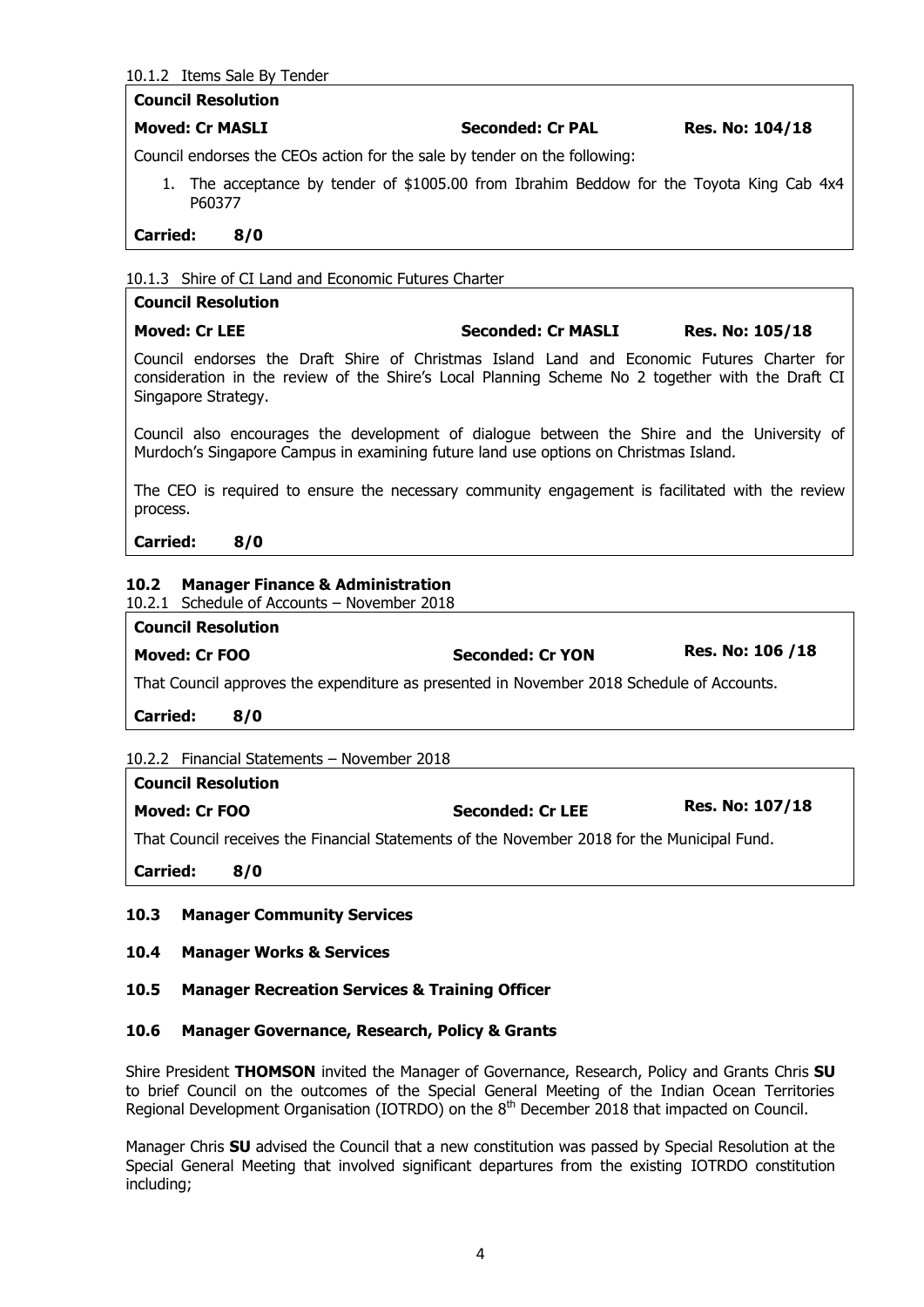- a) The removal of the Shire of Cocos (Keeling) Islands and Shire of Christmas Island from their permanent seats on the committee
- b) The removal of the ability for the committee members to vote on applications for membership to the committee; this power is now totally vested in the Chair
- c) The removal of the Deputy Chairperson position from the IOTRDO
- d) The removal of the ability for the committee to elect a person at a meeting to preside the meeting in the absence of the Chairperson or Deputy Chairperson
- e) The explicit rule that a meeting of the IOTRDO cannot take place unless the Chairperson is present, no matter if the rest of the membership are at the meeting
- f) That two new community representatives will be added to the committee, from CKI and CI respectively
- g) The proposed rule that the Chairperson can unilaterally remove a member from the IOTRDO without consultation with the other members

With the exception of the 'unilateral removal powers' for the Chairperson in (g), the constitution was passed by Special Resolution of the IOTRDO, carried 6-1. Manager Chris **SU** said that he had voted against the changes and had requested he be recorded as such in the meeting.

#### **11 ELECTED MEMBERS MOTIONS OF WHICH PREVIOUS NOTICE HAS BEEN GIVEN**

#### **12 NEW BUSINESS OF AN URGENT NATURE INTRODUCED BY DECISION OF THE MEETING**

12.1 Acceptance of New Business

| <b>Council Resolution</b>                             |                         |                        |  |
|-------------------------------------------------------|-------------------------|------------------------|--|
| Moved: Cr YON                                         | <b>Seconded: Cr SAW</b> | <b>Res. No: 108/18</b> |  |
| That Council move to hear new business at the meeting |                         |                        |  |

**Carried: 8/0**

| 12.2 | <b>IOTRDO</b> |
|------|---------------|
|      |               |

| <b>Council Resolution</b>                                                                                                                                                                                                                                                                                                                                                                                                                                                                                                                                                                                 |                         |                        |  |  |
|-----------------------------------------------------------------------------------------------------------------------------------------------------------------------------------------------------------------------------------------------------------------------------------------------------------------------------------------------------------------------------------------------------------------------------------------------------------------------------------------------------------------------------------------------------------------------------------------------------------|-------------------------|------------------------|--|--|
| <b>Moved: Cr YON</b>                                                                                                                                                                                                                                                                                                                                                                                                                                                                                                                                                                                      | <b>Seconded: Cr SAW</b> | <b>Res. No: 109/18</b> |  |  |
| We note the <i>WA Associations Incorporation Act 2015</i> requires details of proposed changes to a<br>constitution be provided with the notice of Special Resolution in $s.30(4)(a)$ ; and that the IOTRDO<br>constitution requires 21 days' notice for a Special General Meeting to occur that includes a Special<br>Resolution to be voted upon in s.15(7). This did not occur. The Shire is to lodge a complaint with the<br>Commissioner for Incorporated Associations with respect to this deficiency.                                                                                              |                         |                        |  |  |
| Secondly the Shire objects most strenuously to certain changes adopted by the IOTRDO members on<br>the 8 <sup>th</sup> December;                                                                                                                                                                                                                                                                                                                                                                                                                                                                          |                         |                        |  |  |
| The removal of the two Shire Councils from the committee<br>The assignment of power to the Chairperson to decide the membership of the IOTRDO<br>$\overline{\phantom{a}}$<br>replacing the previous power of all of the members of the RDO to determine the membership<br>of the RDO though election<br>Removal of the Deputy Chair position<br>$\sim$<br>Removal of the right of RDO members to decide who should chair a meeting in the absence of<br>$\sim$<br>the Chair and Deputy Chair<br>The added provision that prevents the RDO meeting in the absence of the Chair<br>$\overline{\phantom{a}}$ |                         |                        |  |  |
| It is noted that it was proposed that the Chair could remove a member at her sole discretion (this<br>proposal was withdrawn at the meeting).                                                                                                                                                                                                                                                                                                                                                                                                                                                             |                         |                        |  |  |
| We advise the members of the IOTRDO of this decision of Council.                                                                                                                                                                                                                                                                                                                                                                                                                                                                                                                                          |                         |                        |  |  |
| <b>Carried:</b><br>8/0                                                                                                                                                                                                                                                                                                                                                                                                                                                                                                                                                                                    |                         |                        |  |  |